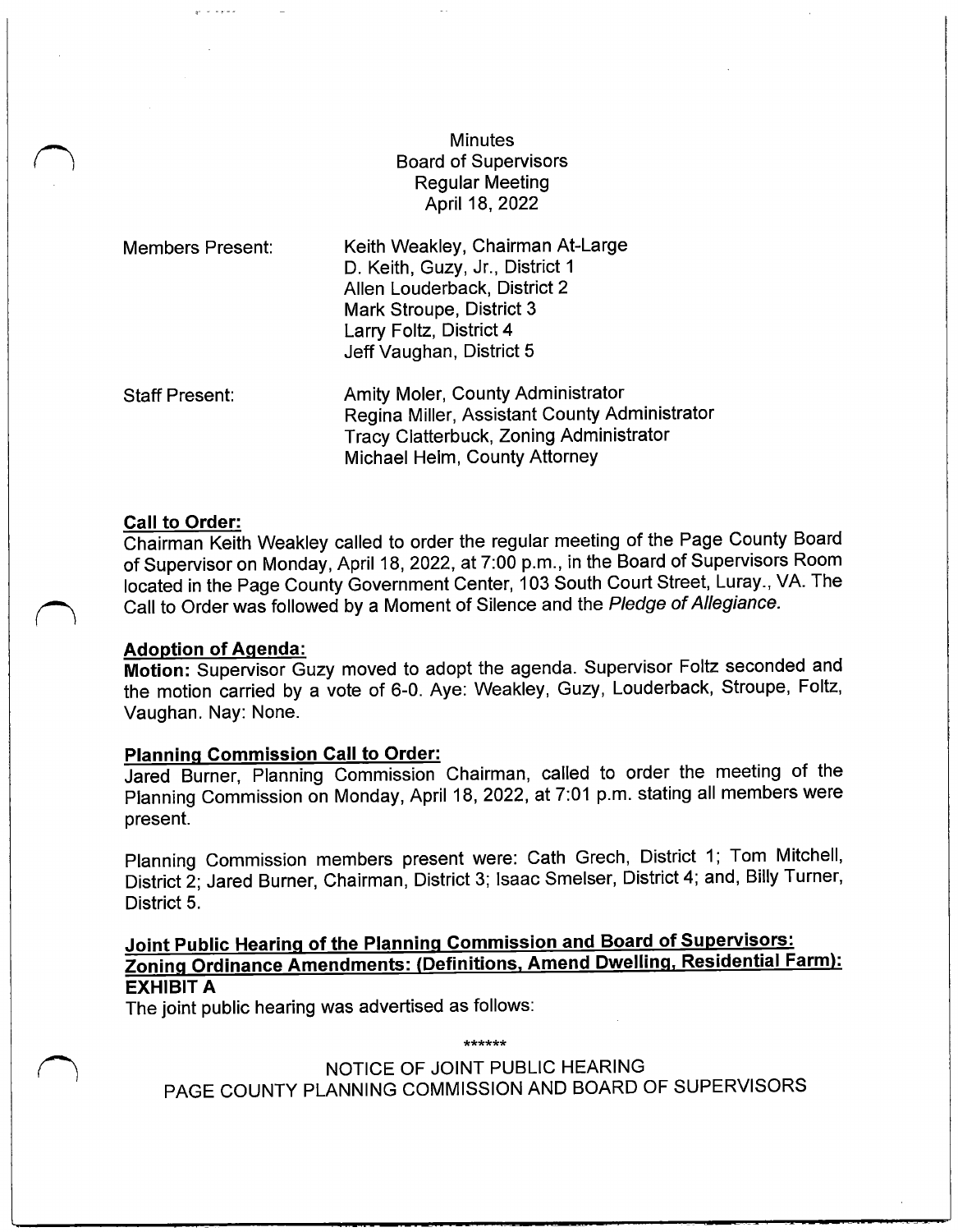r <sup>1</sup>

l

#### ZONING ORDINANCE AMENDMENTS

NOTICE is hereby given pursuant to Section 15. 2- 2204 of the Code of Virginia, as amended that the PAGE COUNTY PLANNING COMMISSION AND BOARD OF SUPERVISORS shall hold a joint public hearing at 7: 00 p. m. on Monday, April 18, 2022, in the Board of Supervisors Meeting Room, located in the County Government Building, 103 South Court Street, 2nd Floor, Luray, VA, to receive public comments and to consider the following amendments:

Add the following new definitions to Section 125-4 ( Definitions): Livestock, Poultry, Companion Animal, Domestic/Domesticated Animal, Apiary, Animal Unit, Gardening, Residential Farm, Agricultural Animals, and Principal Structure.

Amend the current definition of "Dwelling" under Section 125-4.

Add "Residential Farm" as a by-right use under Section 125-11.B (13).

Add new Section 125-30.22 (Residential Farm) to supplemental regulations.

\*\*\*\*\*\*

Board Chairman Weakley opened the joint public hearing with the Planning Commission on Zoning Ordinance amendments at 7: 02 p. m.

Jared Burner, Planning Commission Chairman, opened the joint public hearing at 7: 02 p. m.

Tracy Clatterbuck, Zoning Administrator, said based on direction from the Board, staff is proposing the following code amendments:

1) Add the following new definitions to Section 125-4 of the Page County Zoning Ordinance: Livestock, Poultry', Companion Animal, Domestic/Domesticated Animal, Apiary, Animal Unit, Gardening, Residential Farm, Agricultural Animals, and Principal Structure.

2) Amend the current definition of "dwelling" under Section 125-4 of the Page County Zoning Ordinance to read as follows: "Any structure which is designed for use for residential purposes, except hotels and motels. "

3) Add the use of "Residential Farm" as a permitted use under Section 125-11(B)(13) of the Page County Zoning Ordinance.

4) Add "Residential farm" supplemental regulations to Section 125-30.22 of the Page County Zoning Ordinance.

2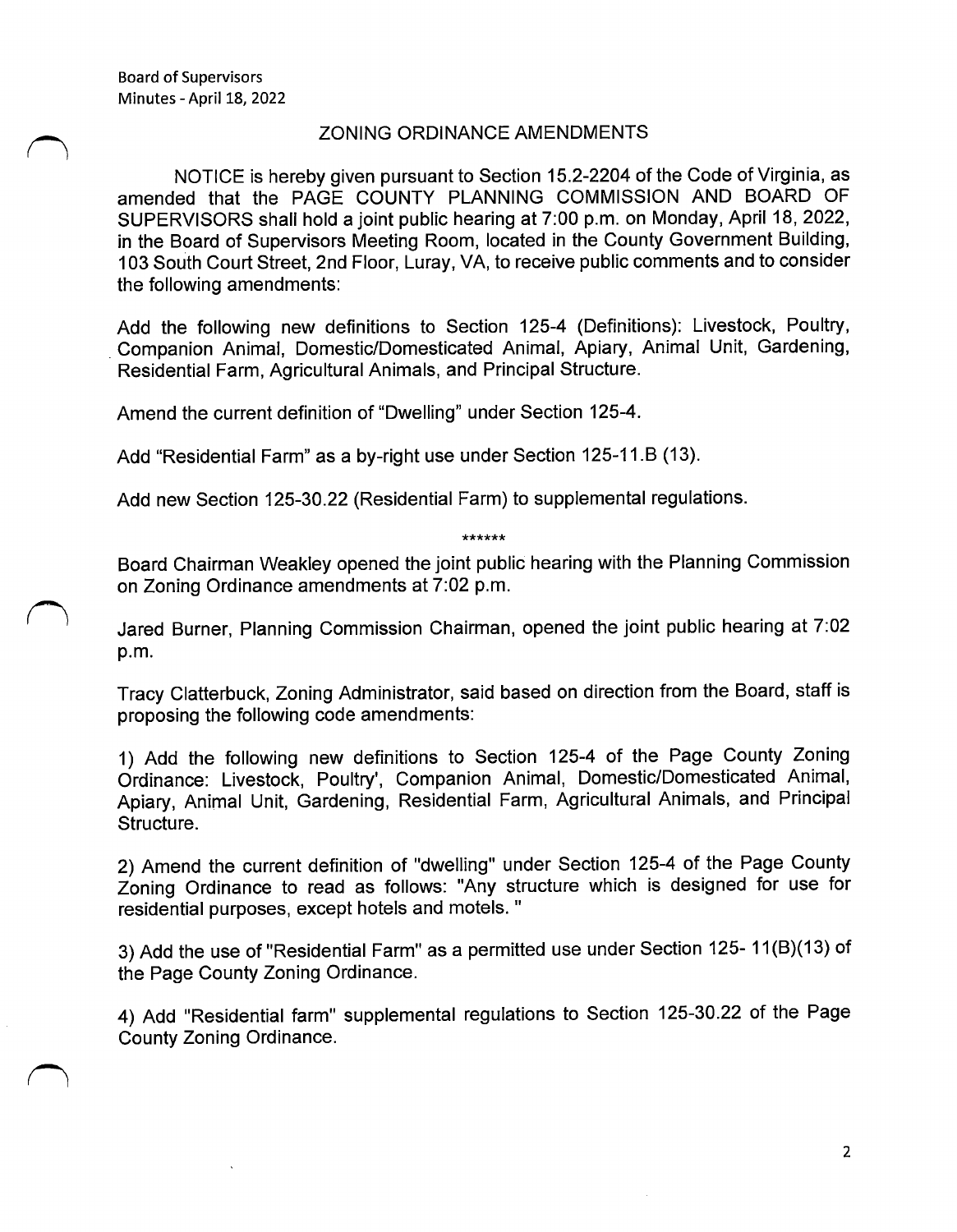#### Public Comments on Public Hearing:

Valerie Ferrell expressed that her daughter has been in 4- H for the past few years. It has taught her decision making, how to stay within a budget, loyalty, and community service. She feels all children should have this opportunity. She supported the ordinance amendment.

Meagan Dyer indicated that she is a 4-H Agent and explained what the organization does, how it has hands-on learning, an after-school program, and is the largest youth organization in the country. She expressed support for the ordinance amendment.

Lydia Parlett said she has participated in 4-H for four years showing livestock. She is the leader of her club and asked the Board to pass the amendments.

Josh Parlett commented that the Board should allow a 4-H exemption to the zoning changes. He said 4-H is a very successful program. He asked the Board to approve the changes.

Danielle Babb expressed that the Zoning Ordinance is outdated because her property is surrounded by agriculture land and everyone is good stewards of their property. She said it is more critical now than ever that the ordinances are precise. She asked the Board to approve the amendments.

Lindsay Babb remarked that she participates in 4-H and has learned the importance of community involvement. She asked the Board to pass the amendments.

Emma Babb said she participates in 4- H and asked the amendments be adopted.

Robert Dinion expressed that his subdivision has livestock and the property is zoned residential. He expressed support for the amendments.

Elizabeth Somers commented that she is in her  $4<sup>th</sup>$  year of 4-H. She said it teaches people more than how to raise and animal. She supported the amendments.

Cathy Herbert commented that she supports the change in zoning.

Chairman Weakley closed the public hearing at 7:25 p.m.

Jared Burner, Planning Commission Chairman, closed the public hearing at 7:25 p. m.

Jared Burner, District 3, of the Planning Commission went over the red-lined changes in the amendment as follows.

The Board and Commission then reviewed the proposed amendments. Everyone expressed support for the amendments, since this is an agricultural community.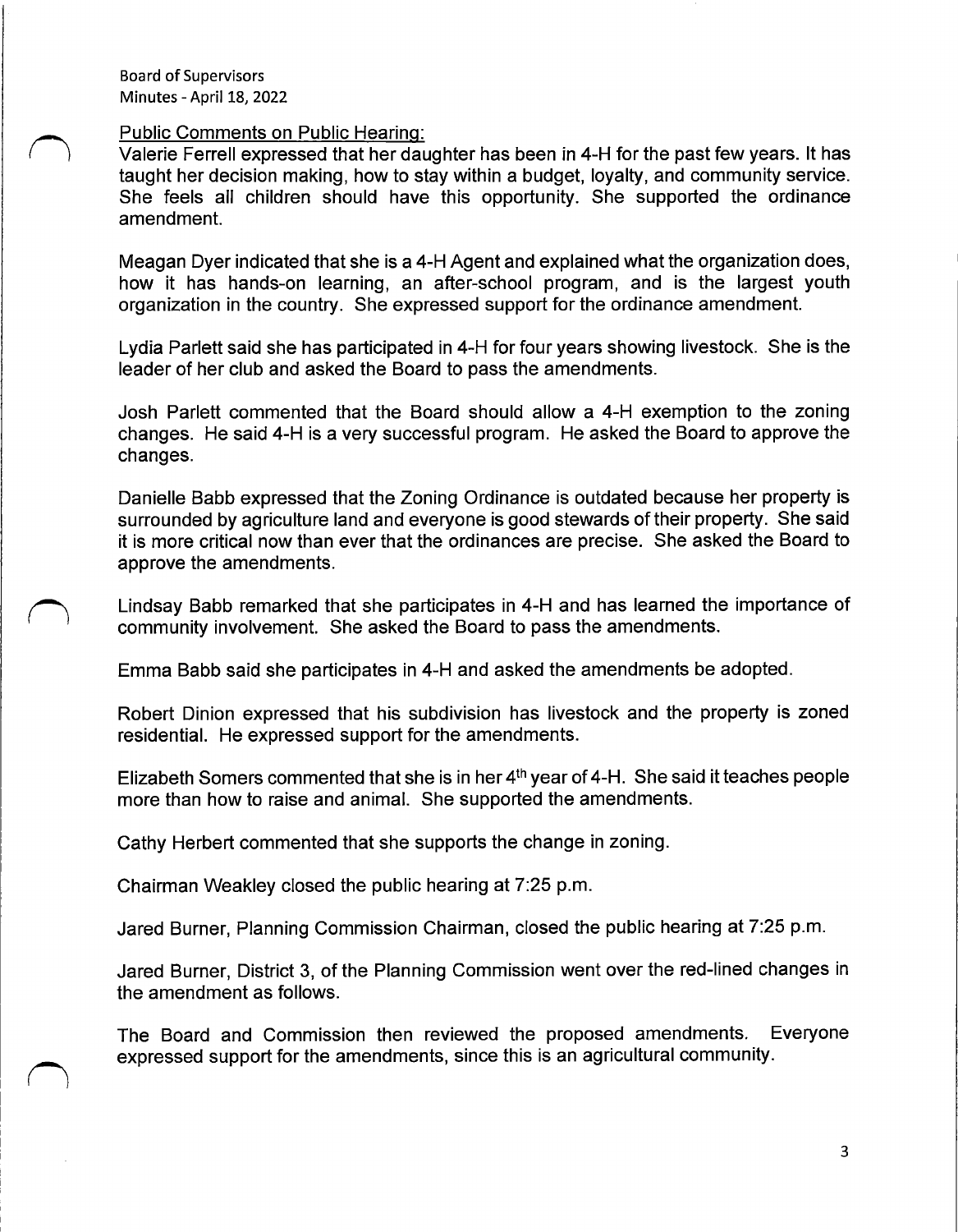Planning Commission Motion: Cathy Grech moved that the Page County Planning Commission recommend approval to the Board of Supervisors of the above listed/attached amendments to the Page County Zoning Ordinance, as presented. Billy Turner seconded and the motion carried by a vote of 5-0. Aye: Grech, Turner, Smelser, Mitchell, Burner. Nay: none.

Board of Supervisors Motion: Supervisor Stroupe moved that the Page County Board of Supervisors approve the above listed/attached amendments to the Page County Zoning Ordinance, as presented. Supervisor Vaughan seconded and the motion carried by a vote of 6-0. Aye: Guzy, Louderback, Stroupe, Foltz, Vaughan, Weakley. Nay: None.

#### Planning Commission Adjourn: 7: 37p.m.

Cathy Grech moved to adjourn the Planning Commission meeting. Isaac Smelser seconded and the motion carried by a vote of 5-0. Grech, Turner, Smelser, Mitchell, Burner. Nay: None.

#### Public Hearing: Special Use Permit— Roger Bogner:

The public hearing on the special use permit for Roger Bogner was advertised as follows:

\*\*\*\*\*\*

# NOTICE OF PUBLIC HEARING PAGE COUNTY BOARD OF SUPERVISORS SPECIAL USE PERMIT REQUEST

NOTICE is hereby given pursuant to Section 15. 2- 2204 of the Code of Virginia, as amended that the PAGE COUNTY BOARD OF SUPERVISORS shall hold a public hearing at 7: 00 p. m. on April 18, 2022, in the Board of Supervisors Meeting Room, located in the County Government Building, 103 South Court Street, 2nd Floor, Luray, VA, to receive public comments and to consider the following request:

Roger Aaron Bogner has filed an application for a special use permit to operate a home occupation in an accessory building located at 2535 Bixlers Ferry Road, Luray, and further identified by tax map number 31-A-29. This property contains 3.28 acres and is currently zoned as Agriculture (A-1). The proposed home occupation will be operated out of an existing 30x30 detached accessory building. The proposed business will be <sup>a</sup> stained-glass studio (retail sales). Section 125-10 C (3) of the Page County Zoning Ordinance, states that home occupations pursuant to §125-15 (Home Occupation Regulations) are a permitted accessory use when located on the same lot with the permitted principal use. However, § 125- 15 B states that home occupations in accessory buildings are only permitted by special use permit.

\*\*\*\*\*\*

Chairman Weakley opened the public hearing at 7: 39 p. m.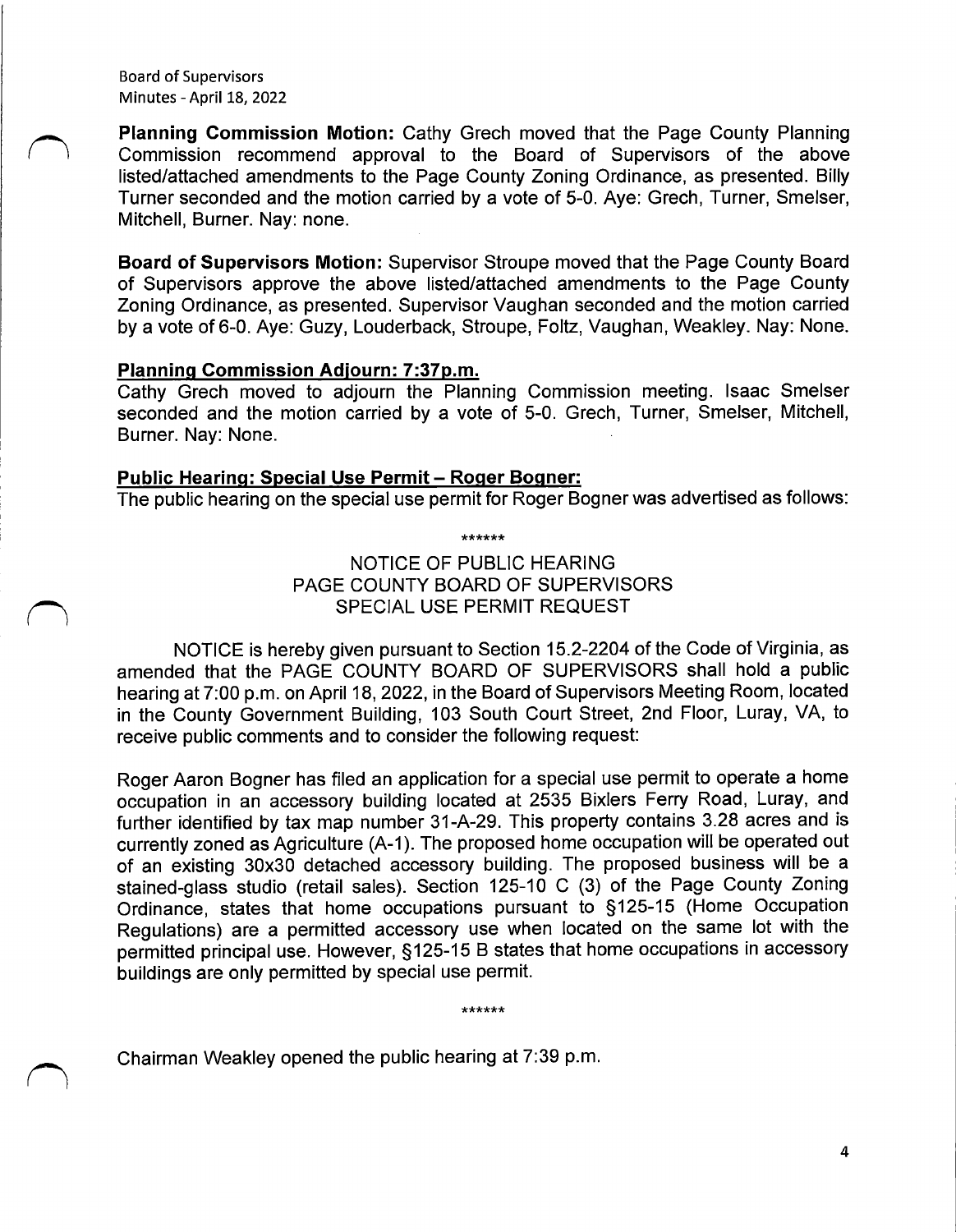Tracy Clatterbuck, Zoning Administrator, reviewed that Roger Aaron Bogner has filed an application for a special use permit to operate a home occupation in an accessory building located at 2535 Bixlers Ferry Road, Luray, and further identified by tax map number 31- A-29. This property contains 3.28 acres and is currently zoned Agriculture (A-1). The home occupation will be operated out of an existing 30x30 detached accessory building. The proposed business will be a stained-glass studio ( retail sales). The applicant initially plans to open to the public 2-3 days per week with the possibility of additional days and hours being added in the future.

Section 125-10 C (3) of the Page County Zoning Ordinance, states that home occupations pursuant to §125-15 (Home Occupation Regulations) are a permitted accessory use when located on the same lot with the permitted principal use. However, §125-15 B states that home occupations in accessory buildings are only permitted by special use permit.

The Planning Commission held their public hearing on March 8, 2021 and recommended approval (4-0) to the Board of Supervisors (with the attached draft conditions).

There were no public comments received during the public hearing. Chairman Weakley closed the public hearing at 7:42 p.m.

Motion: Supervisor Stroupe moved that the Page County Board of Supervisors approve the special use permit request for property located at 2535 Bixlers Ferry Road, Luray, and further identified by tax map number 31-A-29, to operate a home occupation in an accessory building, with the attached special use permit conditions. Supervisor Vaughan seconded and the motion carried by a vote of 6-0. Aye: Louderback, Stroupe, Foltz, Vaughan, Weakley, Guzy. Nay: None.

SPECIAL USE PERMIT

Applicant: Roger Aaron Bogner Tax Map#: 31-A-29 Purpose: Home Occupation in an Accessory Building Stained glass studio- retail sales shop)

- 1. This special use permit is transferable, it will meet the requirements in and have privileges provided for in the Page County Zoning Ordinance, and any ordinance amendments for the period set forth within the parameters in this special use permit. The special use permit shall remain with the property for a period of fifty 50) years.
- 2. Roger Aaron Bogner, or its successor and/or assigns, shall be in compliance with all county ordinances, the Uniform Statewide Building Code, and all state and federal agency regulations.
- 3. The business shall maintain a valid Page County business license.
- 4. This special use permit for a home occupation is for use of the existing detached accessory building. Any future square footage expansions of the detached accessory building (for the proposed business) must be in compliance with § 125-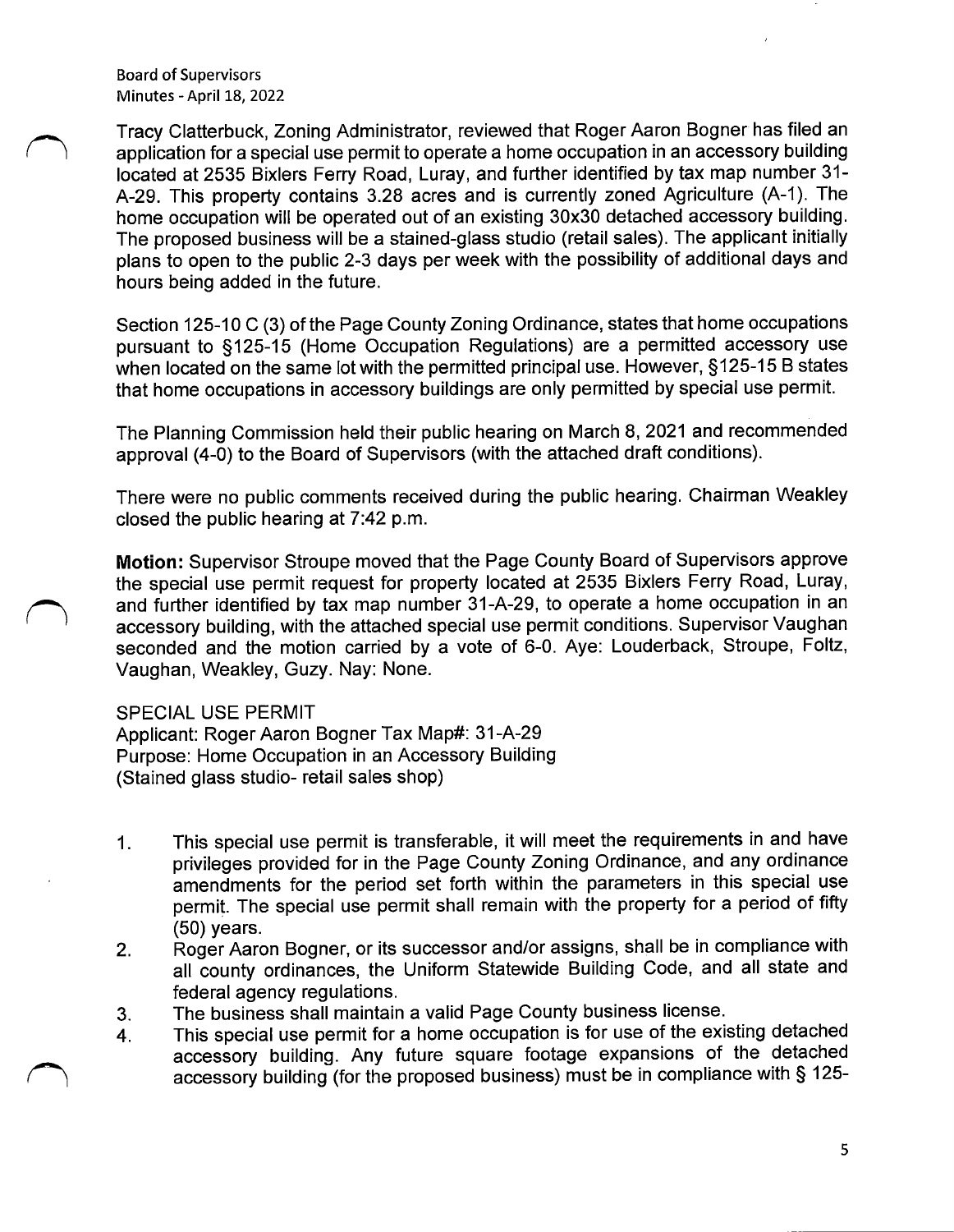$\overline{\phantom{0}}$ 

15. B.( 1) of the Page County Zoning Ordinance and any other applicable codes and ordinances.

- 5. Any lighting that is provided on the property will be directed downwards, so as not to produce a glare onto adjacent properties or rights-of-way.
- 6. This special use permit may be revoked upon material noncompliance with the terms of the permit, or upon violation of any other relevant terms of the zoning ordinance or any other ordinances of the County of Page, Virginia. However, prior to the commencement of any action to revoke this permit, the county shall notify the permit holder, in writing, of the material in noncompliance or violation, and the permit holder shall have thirty (30) days thereafter to cure the material noncompliance or violation. The notice shall be deemed given when hand delivered to the permit holder or when mailed by certified mail, return receipt requested, to the permit holder.
- 7. Any change of use or expansion of services not included in this special use permit will require an additional, new, or modified special use permit as required by the Page County Zoning Ordinance at that time.
- 8. The Zoning Administrator or their designated representative may visit the site at any time to ensure compliance with the special use permit.

فالقاطاط المالية

# Public Hearing: FY2022-2023 County & School Budget:

The County & School Budget Public Hearing was advertised as follows:

NOTICE OF PUBLIC HEARING BOARD OF SUPVERISORS COUNTY OF PAGE, VIRGINIA PROPOSED BUDGET FISCAL YEAR JULY 1, 2022 THROUGH JUNE 30, 2023

\*\*\*\*\*\*

PLEASE TAKE NOTICE: The Board of Supervisors of County of Page, Virginia shall hold <sup>a</sup> public hearing on Monday, April 18, 2022 at 7: 00 p. m., in the Board Room located in the County Government Center, 103 South Court Street, 2nd Floor, Luray, Virginia 22835, for the purpose of receiving public comments and to consider the proposed budget for the fiscal year July 1, 2022 through June 30, 2023. The proposed budget will not be approved, adopted, or ratified by the Board of Supervisors until at least seven days following this public hearing.

| <b>Revenue Estimates</b> | <b>Adopted Revenue</b><br><b>Budget Year Ending</b><br>June 30, 2022 | <b>Proposed Revenue</b><br><b>Budget Year Ending</b><br>June 30, 2023 |
|--------------------------|----------------------------------------------------------------------|-----------------------------------------------------------------------|
| General Fund             | 26,457,384                                                           | 31,485,644                                                            |
| VPA                      | 3.241.800                                                            | 3,937,935                                                             |
| Children's Services Act  | 2,550,662                                                            | 2.552,641                                                             |
| Tourism                  |                                                                      | 960,000                                                               |
| Capital Improvement      | 1,300,000                                                            | 500,000                                                               |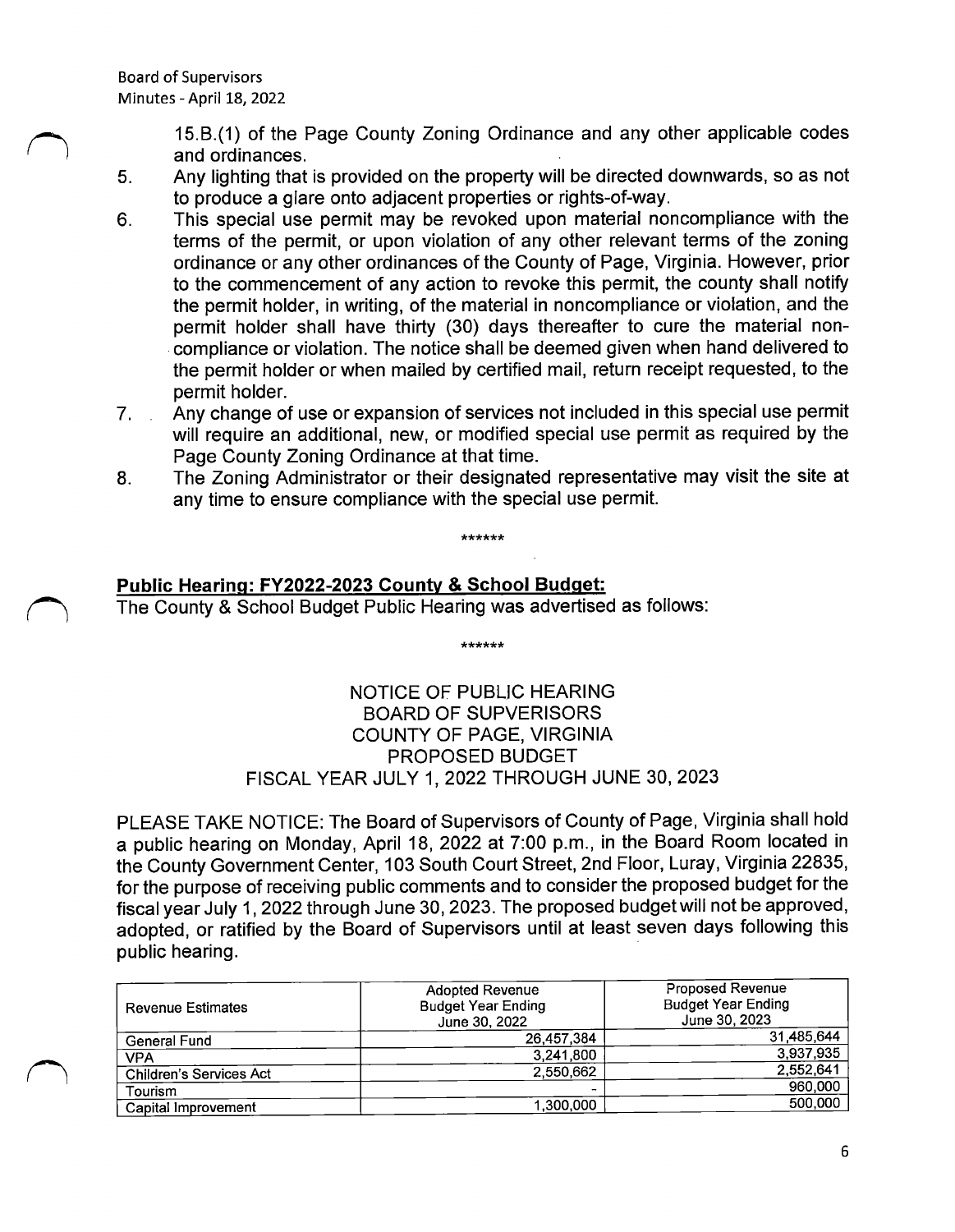| Landfill Capital Improvement      | 1,280,000                   | 1,630,000                    |  |
|-----------------------------------|-----------------------------|------------------------------|--|
| <b>School Operating</b>           | 41,381,005                  | 43,841,215                   |  |
| School Capital Improvement        |                             | 2,736,822                    |  |
| <b>School Nutrition Services</b>  | 2,058,734                   | 2,166,807                    |  |
| Recreation                        | 20,000                      | 20,000                       |  |
| <b>VJCCCA</b>                     | 30,076                      | 30,076                       |  |
| <b>CVWP</b>                       | 85,179                      | 90,474                       |  |
| <b>Page County Water Quality</b>  | 6,000                       | 6,000                        |  |
| <b>Airport Hangars</b>            | 93,000                      |                              |  |
| <b>Total Revenue</b>              | 78,503,840                  | 89,957,614                   |  |
|                                   |                             |                              |  |
|                                   | <b>Adopted Expenditures</b> | <b>Proposed Expenditures</b> |  |
| <b>Expenditure Estimates</b>      | <b>Budget Year Ending</b>   | <b>Budget Year Ending</b>    |  |
|                                   | June 30, 2022               | June 30, 2023                |  |
| General Fund                      | 26,457,384                  | 31,485,644                   |  |
| <b>VPA</b>                        | 3,241,800                   | 3,937,935                    |  |
| <b>Children's Services Act</b>    | 2,550,662                   | 2,552,641                    |  |
| Tourism                           |                             | 960,000                      |  |
| Capital Improvement               | 1,300,000                   | 500,000                      |  |
| Landfill Capital Improvement      | 1,280,000                   | 1,630,000                    |  |
| <b>School Operating</b>           | 41,381,005                  | 43,841,215                   |  |
| <b>School Capital Improvement</b> |                             | 2,736,822                    |  |
| <b>School Nutrition Services</b>  | 2,058,734                   | 2,166,807                    |  |
| Recreation                        | 20,000                      | 20,000                       |  |
| <b>VJCCCA</b>                     | 30,076                      | 30,076                       |  |
| <b>CVWP</b>                       | 85,179                      | 90,474                       |  |
| Page County Water Quality         | 6,000                       | 6,000                        |  |
| <b>Airport Hangars</b>            | 93,000                      |                              |  |
| <b>Total Expenditures</b>         | 78,503,840                  | 89,957,614                   |  |

Chairman Weakley opened the public hearing at 7: 43 p. m.

Mrs. Moler stated that Page County's proposed \$89.96 million budget reflects an \$11.45 million increase (about 14.6%) over the current budget. Supervisors must wait at least seven days following a public hearing to adopt a budget. Virginia has not yet approved its biennium budget. The Supervisors are scheduled to adopt the County budget during the May 2nd meeting. The fiscal year budget will take effect on July 1, 2022.

There were no public comments received during the hearing. Chairman Weakley closed the public hearing at 7:48p.m.

### Public Comments on Agenda Items:

No public comments were received on agenda items.

### ACTION MATTERS:

### Tax Rate Adoption for 2022:

Mrs. Moler reviewed the current tax rates as follows: Real Estate & Mobile Homes - \$0.73; Personal Property - \$4.40; Machinery & Tools - \$1.50; Motor Carrier - \$1.50; and Aircraft  $-$  \$0.50.

She explained that Governor Youngkin signed a new bill that allows local governments to set lower personal property tax rates for vehicles in an effort to drive down increases in used vehicle values.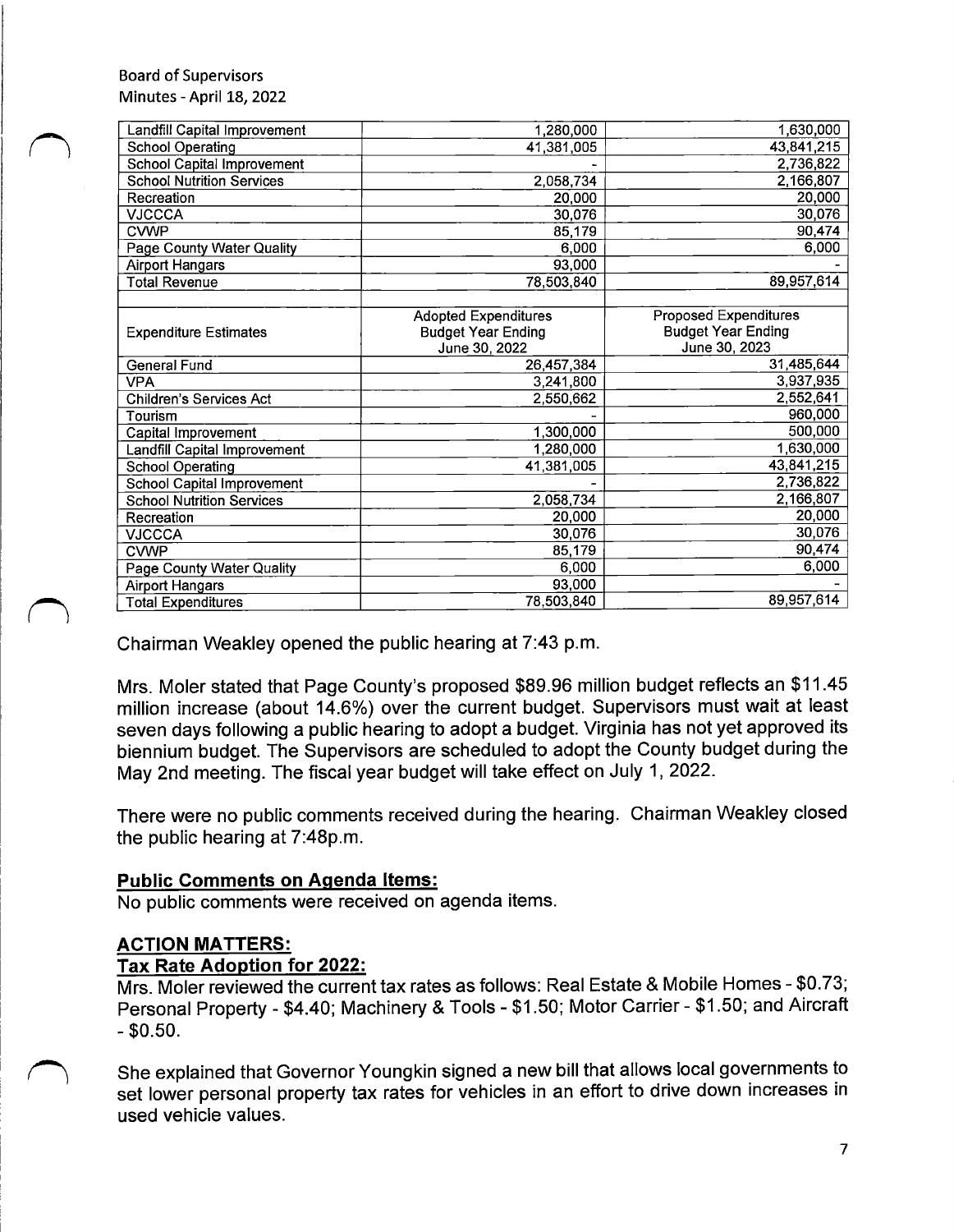Motion: Supervisor Vaughan moved to set the personal property rate for vehicles at \$3.80 and all other personal property at \$4.00, leaving all other tax rates the same as 2021: Real Estate & Mobile Homes \$0.73, Machinery & Tools \$1.50, Motor Carrier \$1.50, and Aircraft \$0. 50. Supervisor Louderback seconded and the motion failed by a vote of 4-2. Aye: Vaughan, Louderback. Nay: Stroupe, Foltz, Weakley, Guzy.

Motion: Supervisor Guzy moved to set the tax rates for 2022 as follows: Real Estate & Mobile Homes at \$0.73, Personal Property at \$4.40, Personal Property for vehicles at \$3.85, Machinery & Tool at \$1.50, Motor Carrier at \$1.50, and Aircraft at \$0.50, all per \$100 of assessed value. Supervisor Stroupe seconded and the motion carried by a vote of 4-2. Aye: Foltz, Weakley, Guzy, Stroupe. Nay: Vaughan, Louderback.

#### Budget Changes:

Mrs. Moler reviewed the budget changes and explained that in September 2021, the County appropriated \$284,403 of unspent revenue from the CARES Act for the various broadband initiatives. The County has an additional \$30,000 of leftover revenue. It is requested that these Federal funds be appropriated for broadband initiatives.

Due to the three front-line ambulances being out of service for repairs and recalls, the volunteer agencies' revenue recovery amounts will exceed the budgeted amounts. It is requested that \$30,000 of the fund balance is appropriated for the agencies' revenue recovery. Additionally, the County has received \$9,000 from the HRSA for transporting uninsured patients. It is also requested that these Federal funds be appropriated for the agencies' revenue recovery.

The Airport Authority has refinanced their USDA loan and no longer needs the County to collect hangar rental fees for airport-related expenditures. By the end of the month, the County will have an estimated \$90,000 of unspent rental income. The Airport Authority requests these unspent funds to be transferred from the County to the Authority.

Since the County has assumed the School's equipment lease, the County must pay an additional \$600,000 in debt service in FY 2022. To account for this, it is requested that \$600,000 of the School's budgeted local transfer is reappropriated for the County's debt service.

The appropriation requests are funded with Federal funds in the amount of \$39,000 and local funds in the amount of \$120,000. These requests will increase the General Fund budget by \$69,000 and Airport Hangar Fund by \$90,000. The transfer request will reduce the School Operating Fund budget by \$600,000 and increase the General Fund budget by \$600,000.

Staff recommends appropriation of all funding requests.

Supplemental Appropriations:

| Department               | Description         | Revenue            | Expenditure | Amount   |
|--------------------------|---------------------|--------------------|-------------|----------|
| $\overline{\phantom{a}}$ | CARES.<br>Carrvover | <b>ADES</b><br>Act | Broadband   | \$30,000 |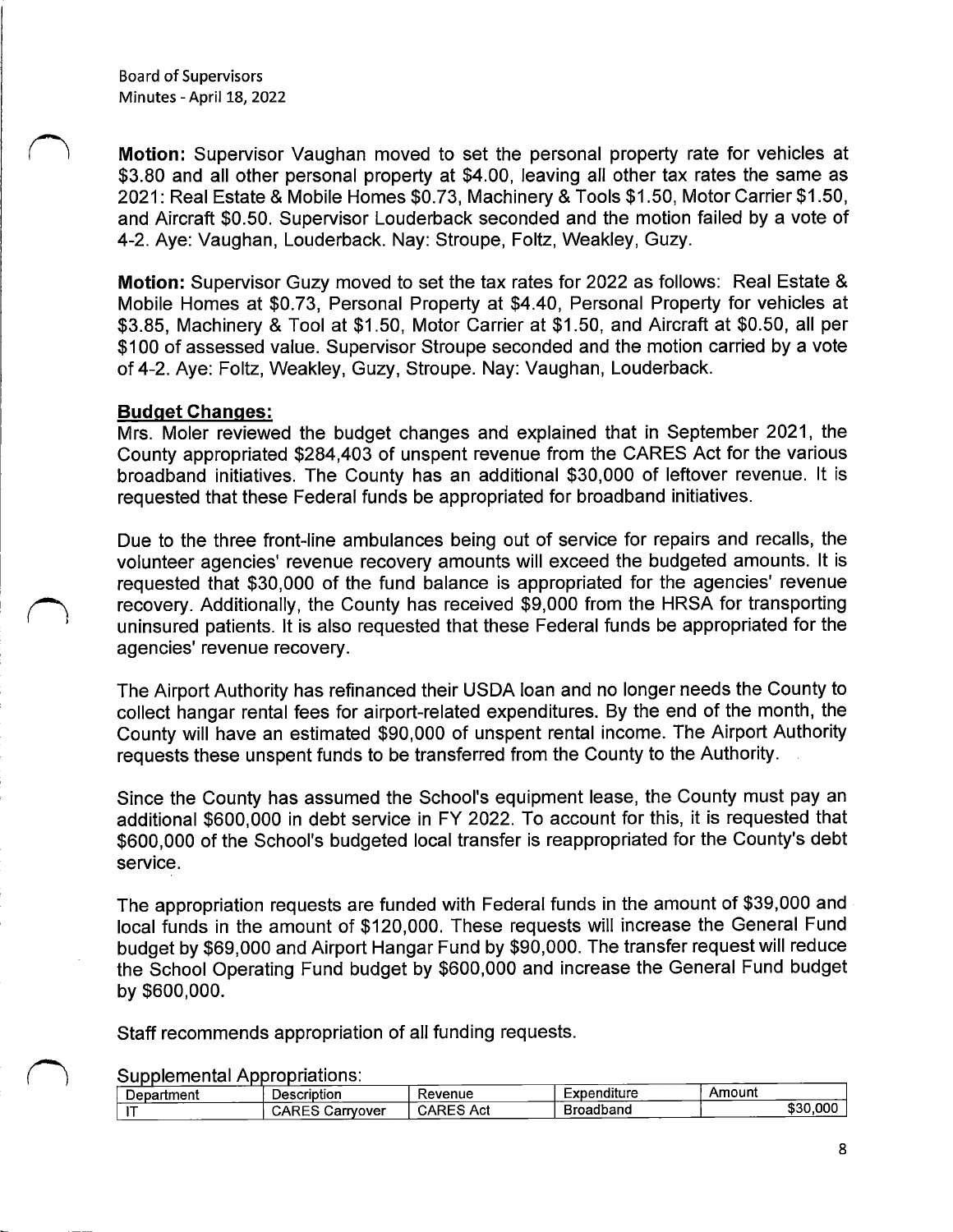|                           |                              | 101-000-333-01-76                                                   | 101-1251-412-59-99                             |           |
|---------------------------|------------------------------|---------------------------------------------------------------------|------------------------------------------------|-----------|
| <b>Volunteer Agencies</b> | Revenue Recovery             | <b>HRSA &amp; Fund</b><br><b>Balance</b><br>333-01-76/341-04-<br>07 | <b>Revenue Recovery</b><br>Various             | 39,000    |
| <b>Airport Authority</b>  | <b>Transfer to Authority</b> | Airport Hangar Fund<br>Balance.<br>728-0000-324-04-07               | <b>Airport Authority</b><br>728-8161-481-58-15 | 90.000    |
| Total                     |                              |                                                                     |                                                | \$159,000 |

### Budget Transfers:

| Department            | Description                        | Revenue     | Expenditure         | Amount    |
|-----------------------|------------------------------------|-------------|---------------------|-----------|
| Debt Service          | Debt Refinancing<br>(School Lease) | <b>PCSO</b> | General Fund (Debt) | \$600,000 |
| <b>Total Requests</b> |                                    |             |                     | \$600,000 |

Supervisor Louderback asked that the school provide the savings received from the \$7 million Johnson Controls contract over this past 9 years. He feels it needs to be available for the taxpayers to see how their tax money is spent and if this was worth it. Supervisor Guzy reminded Supervisor Louderback that the Board of Supervisors did not vote for the Johnson Controls contract; it was the School Board. Supervisor Vaughan asked who manages the Johnson Controls account and if it's done annually.

Motion: Supervisor Vaughan moved to approve the appropriation of the requested funds in the total amount of \$159,000 and the transfer of \$600,000, as outlined above. Supervisor Guzy seconded and the motion carried by a vote of 6-0. Aye: Vaughan, Weakley, Guzy, Louderback, Stroupe, Foltz. Nay: None.

Mrs. Moler said she would get the information the Board requested from the School Superintendent.

# Consent Agenda:

 $\overline{\phantom{0}}$ 

Motion: Supervisor Guzy moved to approve the Consent Agenda as follows:

- $\triangleright$  Financial reports for the period of March 1-31, 2022;
- Accounts payable checks, payroll checks, payroll direct deposits, and payroll tax related electronic fund transfers totaling \$3,032,165.12 for the month of March 2022;
- Minutes of March 7, 2022, March 21, 2022, March 24, 2022, March 29, 2022, April 4, 2022;
- $\triangleright$  Three coyote bounty claims totaling \$150.

Supervisor Stroupe seconded and the motion carried by a vote of 6-0. Aye: Weakley, Guzy, Louderback, Stroupe, Foltz, Vaughan. Nay: None.

# Old Business:

There was no Old Business to discuss.

# Open Public Comments:

n Beth Snider asked the Board to live stream the meetings again. She understands that YouTube is no longer an option, however maybe it can be done on the county website.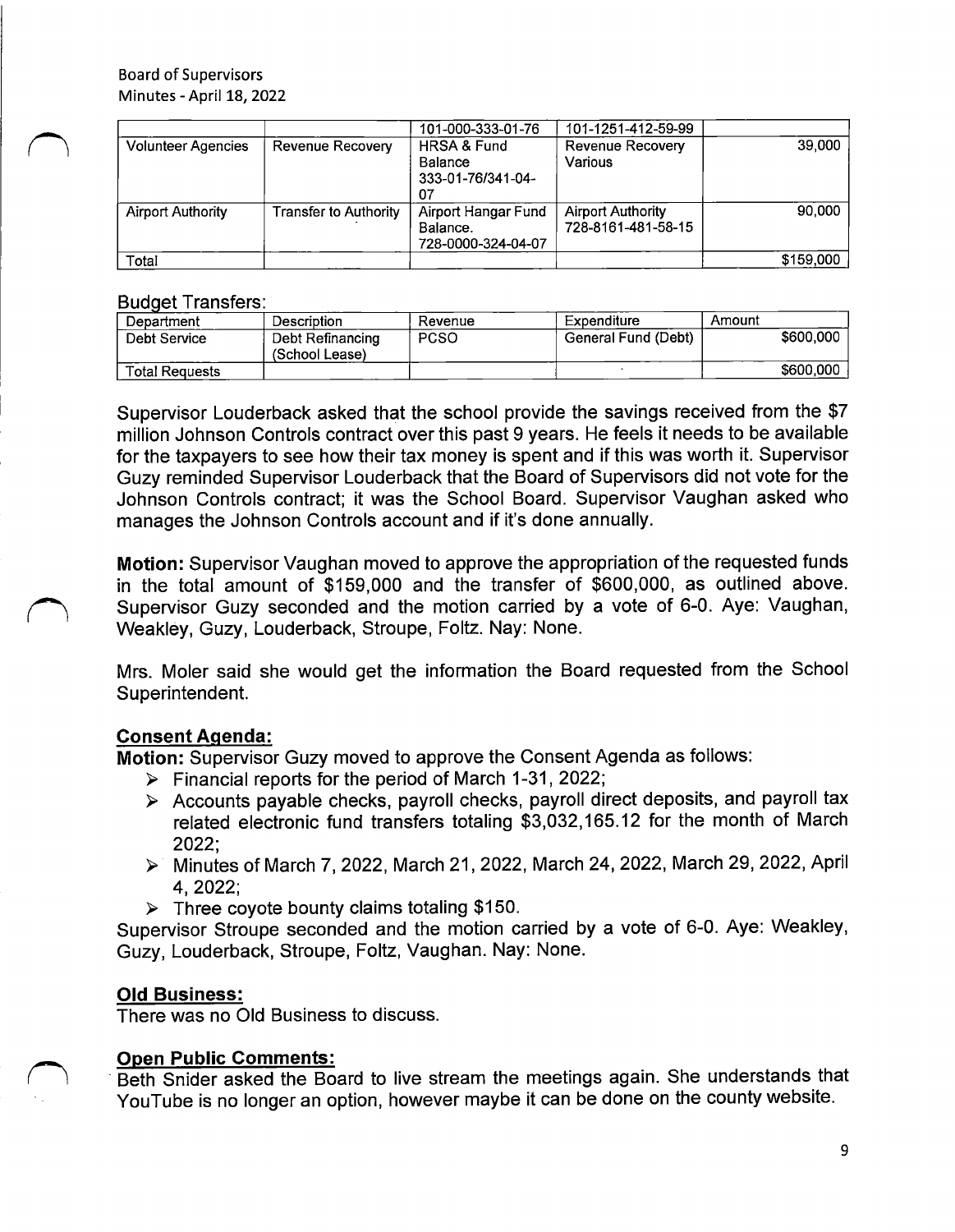#### Administrator's Report:

Mrs. Moler informed the Board that staff has been looking into different live streaming options. She said it was found that Civic Media will work with our website and our current equipment. The Board was in consensus to proceed with Civic Media for live streaming the meetings. Lastly, she informed the Board that on April 29, 2022, the Economic Development & Tourism Department along with the Emergency Communications Center will participate in a job fair at Lord Fairfax Community College. It is hopeful that ECC will recruit students interested in a career as a dispatcher.

#### Supervisors Time:

All supervisors thanked everyone for coming, especially the young people who spoke during the public hearing.

### New Business:

#### PPTRA Rate for 2022:

Becky Smith, Commissioner of the Revenue, said the reimbursement amount for PPTR Personal Property Tax Relief) that we received from the Commonwealth of Virginia annually is \$1,640,790.80. This amount was set forth by the Commonwealth and frozen in Tax Year 2007. This reimbursement amount is given to taxpayers whose vehicles qualify as personal use. Each year, the percentage granted to the taxpayer changes, due to number of vehicles qualifying, values and tax rate. The amount for Tax Year 2022 will be 23%.

Motion: Supervisor Vaughan moved to adopt the PPTRA (Personal Property Tax Relief) of 23% for the Tax Year 2022. Supervisor Stroupe seconded and the motion carried by a vote of 6-0. Aye: Guzy, Louderback, Stroupe, Foltz, Vaughan, Weakley. Nay: None

Adjourn: 8: 35 p. m.

1

With no further business to discuss, Chairman Weakley adjourned the meeting.

A<br>They, Chairman **Amity Moler, County Administrator**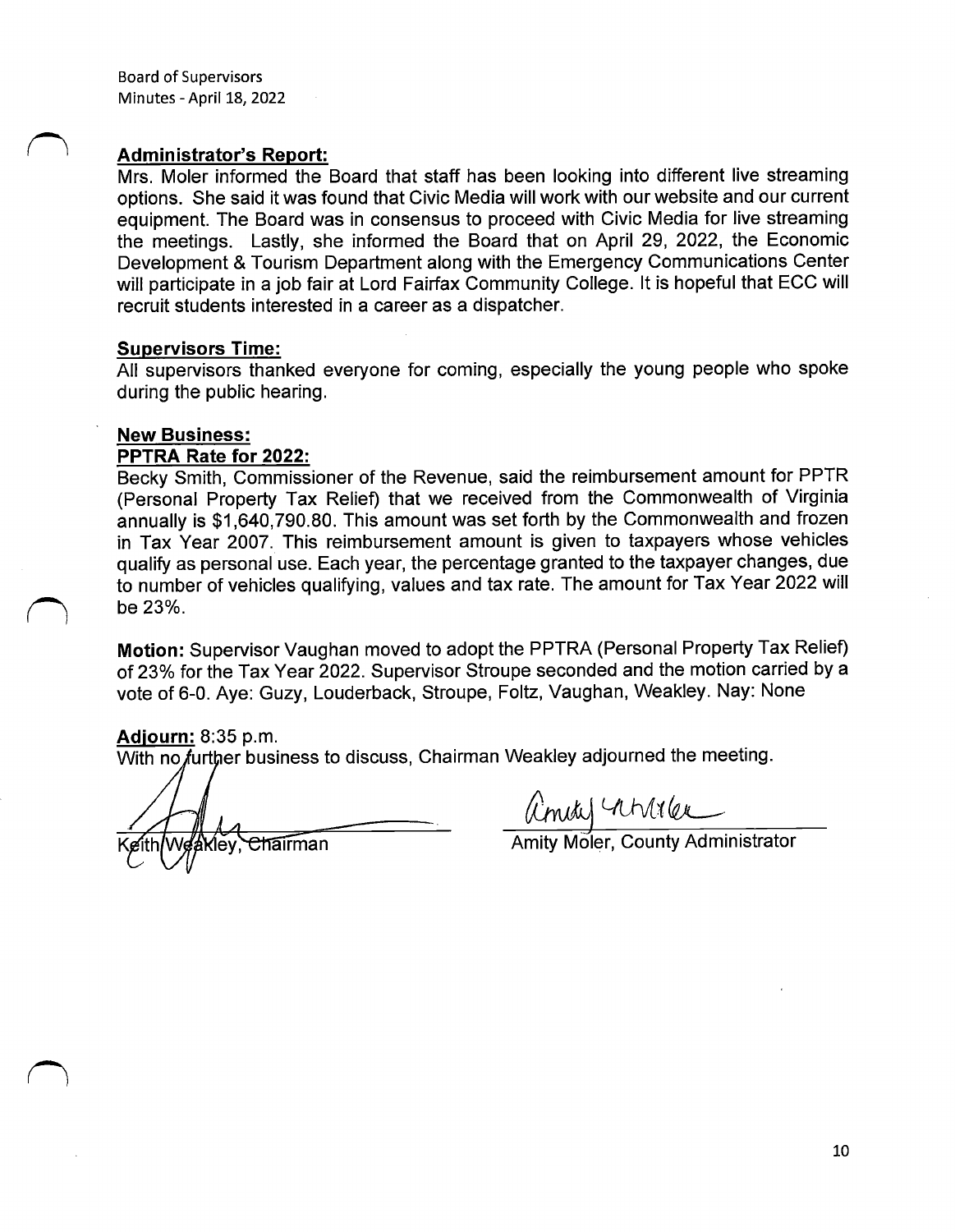## ORDINANCE TO AMEND A PORTION OF CHAPTER 125( ZONING) OF THE PAGE COUNTY, VIRGINIA CODE

WHEREAS, by Ordinance duly adopted, the Board of Supervisors of the County of Page adopted Chapter 125, Zoning, of the Page County Code, which Chapter has been further amended from time to time; and

WHEREAS, such Ordinance is in full force and effect on the date hereof; and

WHEREAS, upon mature consideration, the Board of Supervisors has determined it is in the best interest of the County to further amend the ordinance.

NOW THEREFORE, be it resolved and ordained by the Board of Supervisors of the County of Page, Virginia, that Chapter 125 (Zoning) be amended as follows:

1.  $\S$  125-4. The following definitions shall be added as follows:

## LIVESTOCK:

Domestic animals, including but not limited to cattle, horses, sheep, goats, and swine, raised for home use, pleasure or profit, but does not include companion animals.

# 1 POULTRY:

Includes all domestic fowl and game birds raised in captivity.

### COMPANION ANIMAL:

For the purpose of the Zoning Ordinance, any pet that is maintained for companionship on a residential property including, but not limited to, domestic dogs, cats, birds, non-poisonous reptiles, rodents, or fish, but shall not include agricultural animals, wild animals and game species, any animals raised for human food or fiber, or any animals regulated under state or federal law as research animals.

### DOMESTIC/DOMESTICATED ANIMAL:

An animal, such as a horse or cat, that has been tamed and kept by humans as a work or food source, or pet, especially a member of these species that have through selective breeding, became notably different from their wild ancestors.

### APIARY:

A place where bees are kept; a collection of beehives.

### ANIMAL UNIT:

The unit of measure used to determine the appropriate density at which livestock and poultry can be raised subject to the restrictions imposed by this Ordinance.

For the purpose of this Ordinance, the following agricultural animals shall constitute 1 animal unit:

- a. One (1) adult bovine animal (cattle, buffalo, etc.)
- b. Two (2) juvenile (less than <sup>1</sup> year old) bovine animals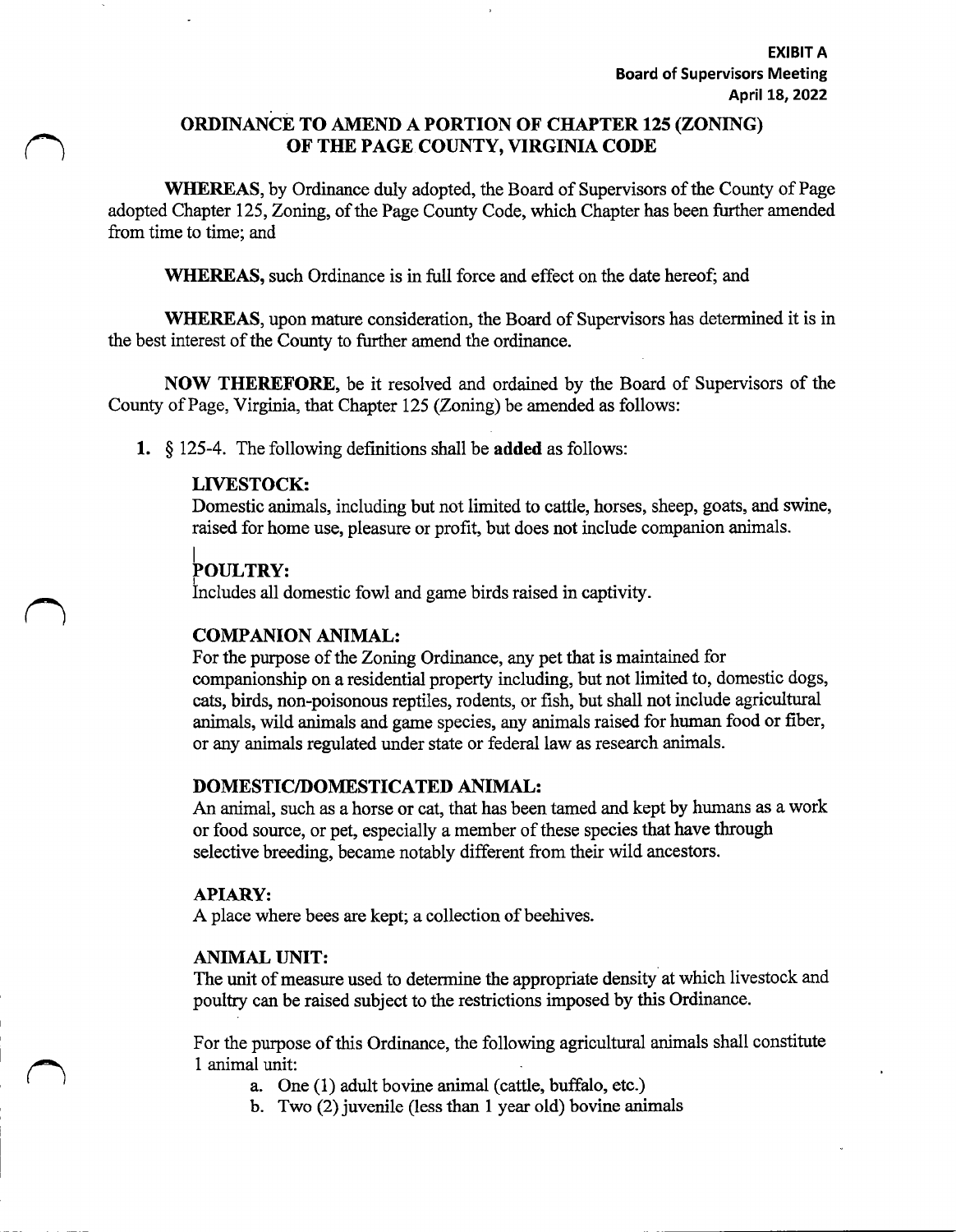- c. Three (3) camelid animals (llamas, alpacas, etc.)
- d. One (1) equine animal (horse, donkey, etc.)
- e. Five  $(5)$  ovine animals (sheep, etc.),
- f. Five (5) caprinae animals (goats, etc.)
- g. Two (2) porcine animals (pigs, etc.)
- h. Sixteen (16) small poultry (chickens, ducks, etc.)
- i. Eight (8) medium poultry (turkeys, geese, etc.)
- j. Three (3) large poultry (ostriches, emus, etc.)

#### GARDENING:

Any use of land unenclosed except for fencing for the raising of grass, flowers, vegetables, crops, trees, or other botanical objects of natural growth, but not including accessory structures used for the same purpose.

#### RESIDENTIAL FARM:

Land incidental to a principal dwelling on which limited agricultural activities such as the keeping of domestic livestock, poultry, apiaries (bee keeping), and gardening is permitted.

#### AGRICULTURAL ANIMALS:

Means all livestock and poultry.

### PRINCIPAL STRUCTURE:

Principal structure means the primary or predominant structure on any lot or parcel. For residential purposes, the principal structure is the primary dwelling.

2.  $\S$  125-4. The definition for "Dwelling" shall be **amended** so that it read:

#### DWELLING:

Any structure which is designed for use for residential purposes, except hotels and motels.

3. Chapter 125, Article IV, "District Regulations", Section 11, " Residential", shall be amended by adding the following:

"Residential Farm" shall be added as a permitted use under Chapter  $125-11(B)$ , identified therein as  $125-11(B)(13)$ .

4. Chapter 125, Article V, "Supplementary Regulations", shall be amended by adding the following:

Section 125-30.22. – Residential farm.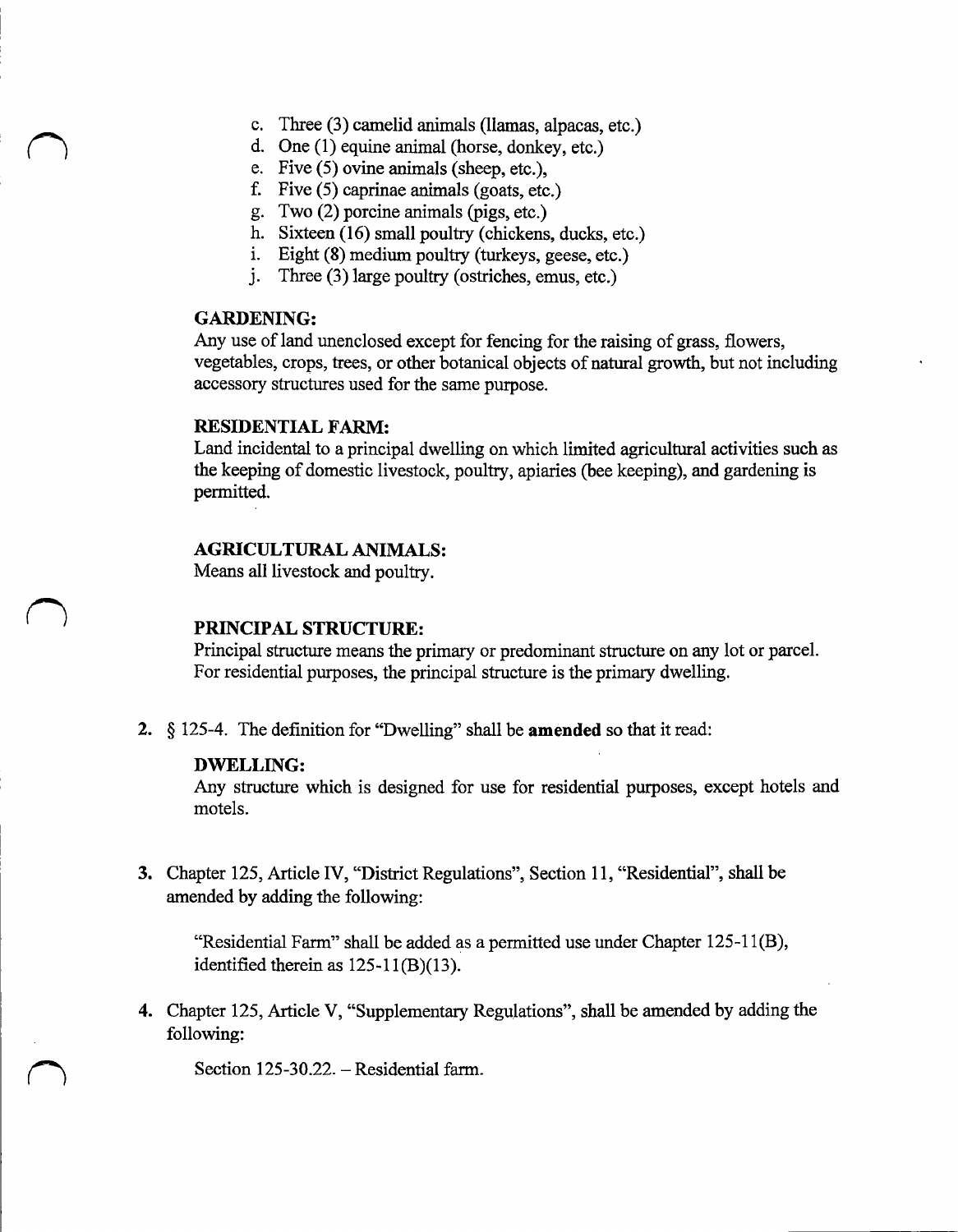- A. Keeping of livestock, poultry and apiaries accessory to <sup>a</sup> principal dwelling shall be permitted subject to the following minimum requirements for the numbers and types of animals permitted:
	- $(1)$  On parcels with an area less than six  $(6)$  acres:

Keeping of a collective maximum of one-half  $(0.5)$  animal unit per acre shall be permitted; however, that the vegetative.cover is not over grazed or otherwise disturbed so as to cause, or threaten to cause, erosion and provided further that animal waste is properly managed to prevent off site migration of waste or waste byproducts.

2) On parcels with an area greater than, or equal to, six( 6) acres:

Keeping of a collective maximum of one  $(1)$  animal unit per acre shall be permitted; however, that the vegetative cover is not over grazed or otherwise disturbed so as to cause, or threaten to cause, erosion and provided further that animal waste is properly managed to prevent off site migration of waste or waste byproducts.

(3) In addition to the animal units permitted by Sections  $125-30.22(A)(1)$ , and  $(A)(2)$  above, temporary keeping of livestock as an educational project approved and sponsored by a youth organization shall be permitted subject to the requirements of Section 125-30.22(B) and the following:

a) The temporary livestock project must be approved by a bona fide educational or agricultural association for youths, such as the 4-H Livestock Club, Future Farmers of America (FFA) or similar organizations.

b) The zoning administrator may require verification that any temporary livestock project to be conducted in accordance with this Section has been approved and is sponsored by a bona fide educational or agricultural association for youths.

B. Keeping of livestock, poultry, and apiaries as permitted in this section shall meet the following minimum standards:

reE

1) Setbacks. All enclosures and structures and areas associated with the keeping of animals shall be located in the rear yard and all enclosures, structures and areas associated with the keeping of animals shall be setback a minimum of fifteen (15) feet from all property lines and a minimum of twenty-five  $(25)$  feet from any well, surface waters, storm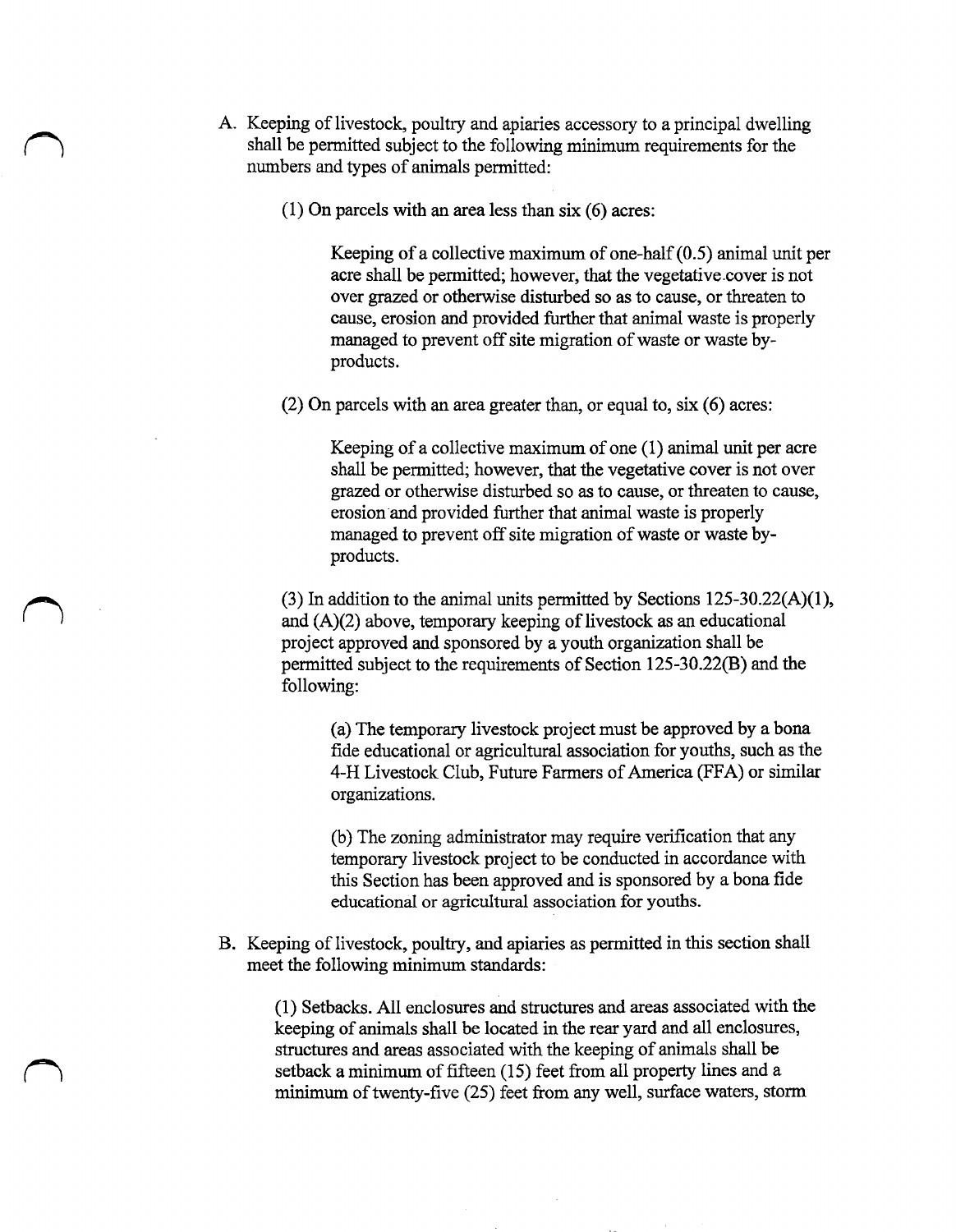water management facilities, drop inlets, ditches, and other storm drainage.

2) Fencing. Fencing for animal enclosures shall be installed and maintained in accordance with Virginia Code §55.1-2804, as amended.

3) Best Management Practices. The property owner shall employ livestock and poultry keeping best management practices for appropriate pasture and any enclosure maintenance, animal feeding, housing and waste, and odor management and reduction in the propagation of insects. This shall not be meant to imply a requirement to eliminate all odors from keeping of livestock or poultry.

4) Notwithstanding the acreage available for agricultural use, the number of animal units allowed shall be limited by the owner' <sup>s</sup> ability to meet the following standards:

- a) Vegetative cover shall be maintained as not to cause the migration of soil onto adjoining properties, off-site ditches and waterways; and
- b) Waste shall be properly managed to prevent off-site migration and run-off of waste or waste products.

5) No onsite slaughtering of livestock or poultry shall be permitted, except for occasional personal use.

6) Beekeeping/Apiaries. Honeybees must be acquired and beehives constructed and maintained in accordance with Title 3.2, Chapter 44, as amended, of the Code of Virginia, as determined by the state apiarist. No beehive shall be constructed or maintained within thirty (30) feet of any property line. No more than five( 5) beehives per acre shall be permitted: with a maximum of fifteen (15) beehives per residential lot or parcel.

5. Except as added and amended above, Chapter 125, Zoning, shall remain in full force and effect.

This Ordinance shall be in full force and effect from and after the passage hereof as provided by Virginia law.

Dates of Publication: March 31, 2022 <u>April 7, 202</u>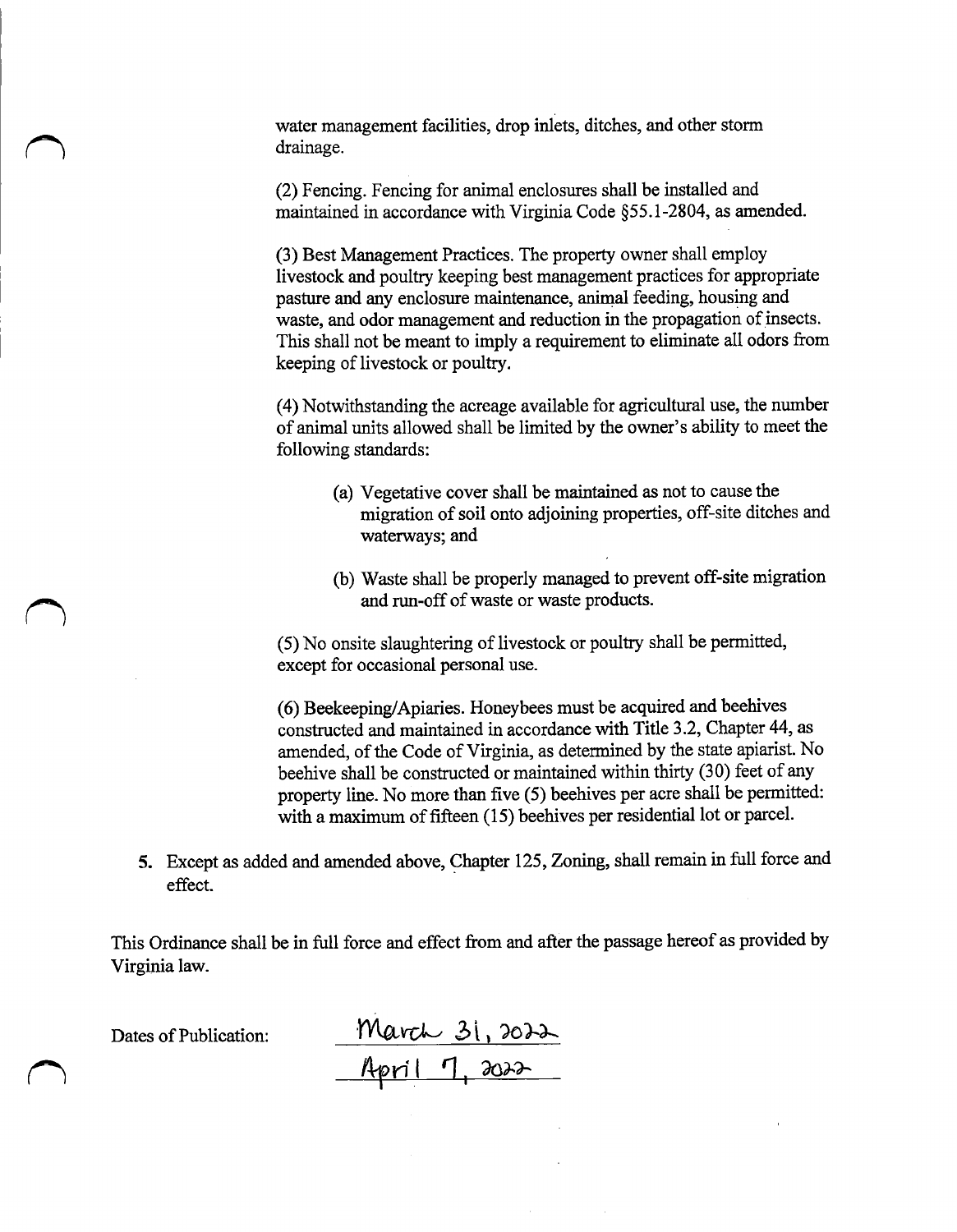Date of Adoption of Ordinance: April 18, 2022 Keith Weakley, Chairman-at-Large Board of Supervisors of the County of Page, Virginia

Attest: <u>Annely nonder</u>

 $\bigcap$ 

 $\bigcap$ 

Clerk